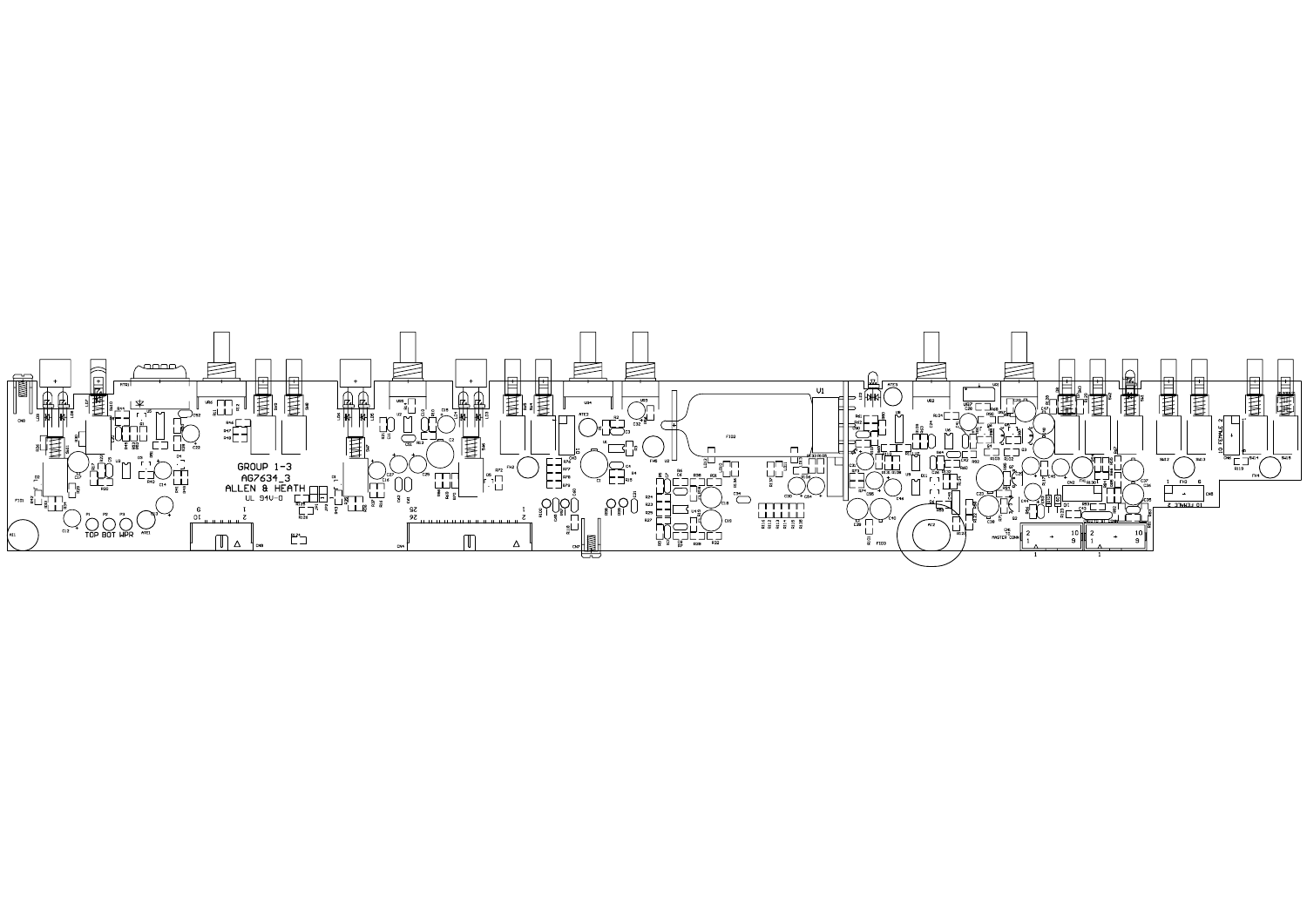

d

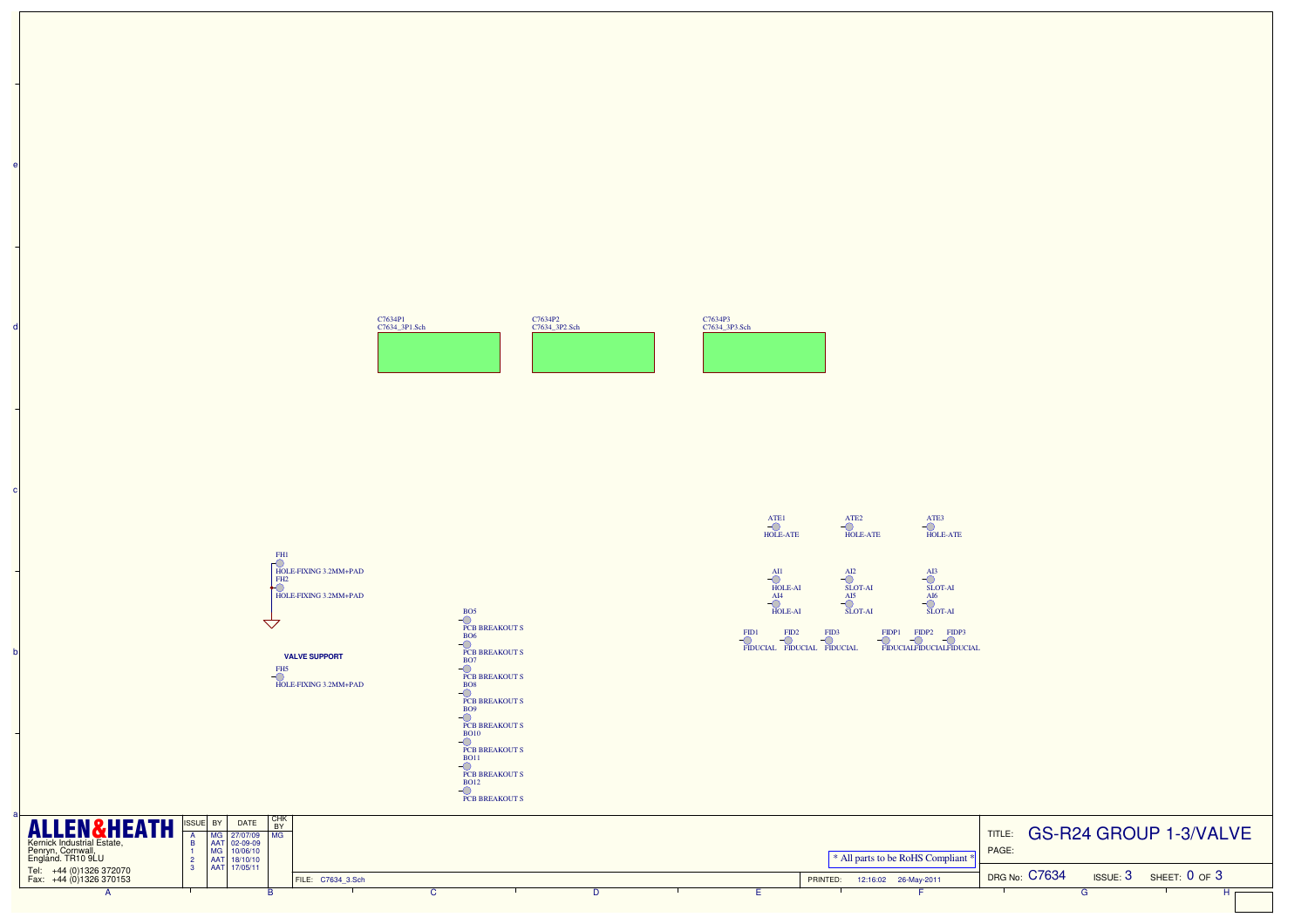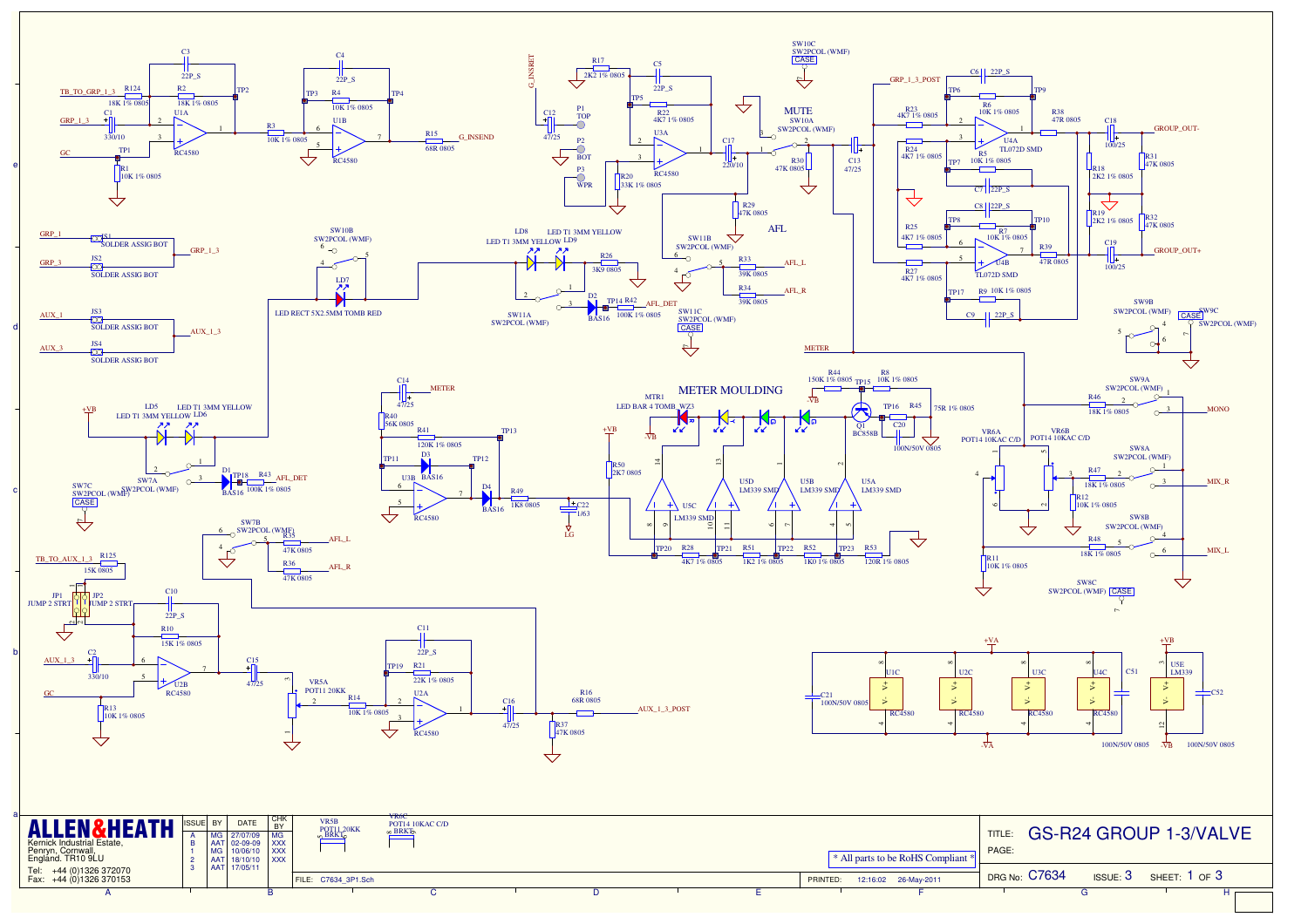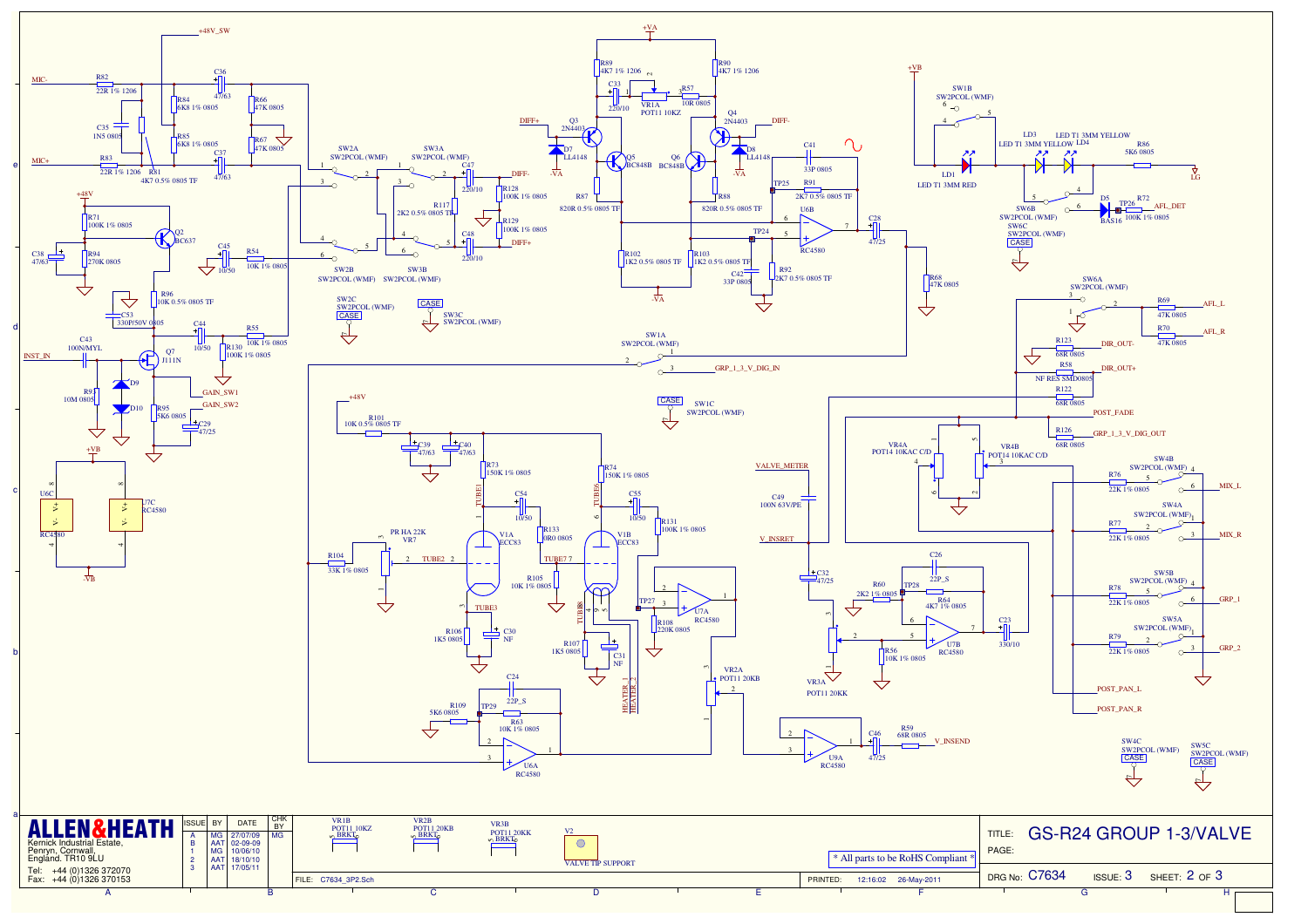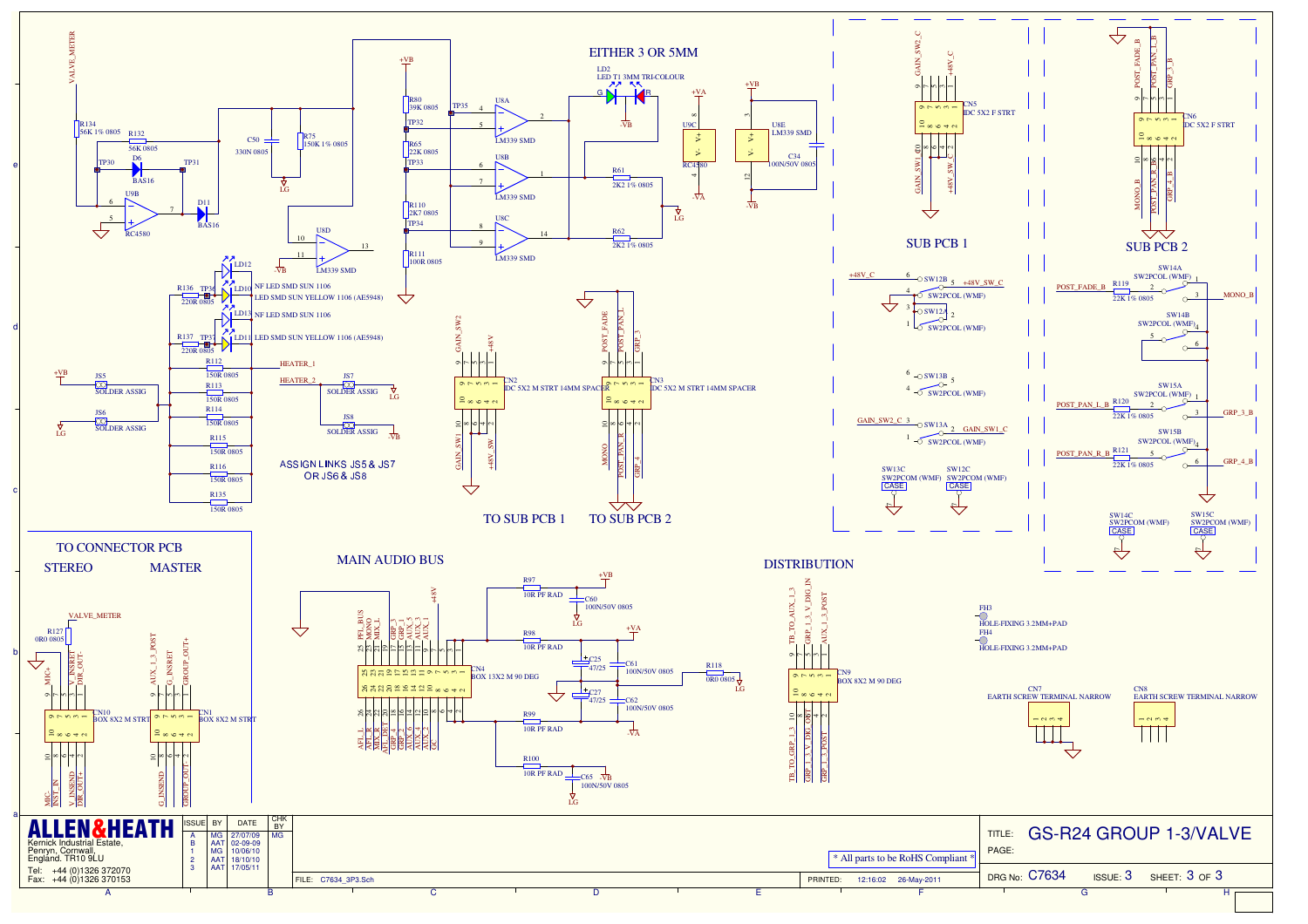| Description                                                     | Designator                                                                                                                            |
|-----------------------------------------------------------------|---------------------------------------------------------------------------------------------------------------------------------------|
| CAPACITOR ELECTROLYTIC 330uF 10V (AF2288)                       | C1, C2                                                                                                                                |
| CAPACITOR CERAMIC SMD0805 22P (AF2992)                          | C3, C4, C5, C6, C7, C8, C9, C10, C11                                                                                                  |
| CAPACITOR ELECTROLYTIC 47uF 25V (AF0208)                        | C12, C13, C14, C15, C16                                                                                                               |
| CAPACITOR ELECTROLYTIC 220uF 10V (AF0225)                       | C17                                                                                                                                   |
| CAPACITOR ELECTROLYTIC 100uF 25V (AF0221)                       | C18, C19                                                                                                                              |
| CAPACITOR CERAMIC SMD0805 100N 50V (AF2851)                     | C20, C21, C51, C52                                                                                                                    |
| CAPACITOR ELECTROLYTIC 1uF 63V (AF0210)                         | C22                                                                                                                                   |
| DIODE SIGNAL SMD BAS16 (AE3352)                                 | D1, D2, D3, D4                                                                                                                        |
| JUMP 2 OPTION LINK (AL8068)                                     | JP1, JP2                                                                                                                              |
| SOLDER BRIDGE ASSIGNMENT                                        | JS1, JS2, JS3, JS4                                                                                                                    |
| LED T1 3mm YELLOW (AE0084)                                      | LD5, LD6, LD8, LD9                                                                                                                    |
| LED RECT 5x2.5MM TOMBSTONE RED (AE4863)                         | LD7                                                                                                                                   |
| LED BAR 4 TOMB LEDS IN HOUSING 2G 1Y 1R (AE5475)                | MTR1                                                                                                                                  |
| SOLDER PIN                                                      | P1                                                                                                                                    |
| SOLDER PIN                                                      | P <sub>2</sub>                                                                                                                        |
| <b>SOLDER PIN</b>                                               | P3                                                                                                                                    |
| TRANSISTOR PNP BC858B (AE3042)                                  | Q1                                                                                                                                    |
| RESISTOR METAL FILM SMD0805 10K 1% (AC2841)                     | R1, R3, R4, R5, R6, R7, R8, R9, R11, R12, R13, R14                                                                                    |
| RESISTOR METAL FILM SMD0805 18K 1% (AC0377)                     | R2, R46, R47, R48, R124                                                                                                               |
| RES SMD 15K 1% 0805 METAL FILM AC5050                           | R <sub>10</sub>                                                                                                                       |
| RESISTOR CARBON SMD0805 68R 5% (AC4101)                         | R15, R16                                                                                                                              |
| RESISTOR METAL FILM SMD0805 2K2 1% (AC0370)                     | R17, R18, R19                                                                                                                         |
| RESISTOR METAL FILM SMD0805 33K 1% (AC3532)                     | R20                                                                                                                                   |
| RESISTOR METAL FILM SMD0805 22K 1% (AC2842)                     | R21                                                                                                                                   |
| RESISTOR METAL FILM SMD0805 4K7 1% (AC3062)                     | R22, R23, R24, R25, R27, R28                                                                                                          |
| RESISTOR CARBON SMD0805 3K9 5% (AC4105)                         | R26                                                                                                                                   |
| RESISTOR CARBON SMD0805 47K 5% (AC3035)                         | R29, R30, R31, R32, R35, R36, R37                                                                                                     |
| RESISTOR CARBON SMD0805 39K 5% (AC3033)                         | R33, R34                                                                                                                              |
| RESISTOR CARBON SMD0805 47R 5% (AC3036)                         | R38, R39                                                                                                                              |
| RESISTOR CARBON SMD0805 56K 5% (AC4545)                         | R40                                                                                                                                   |
| RESISTOR METAL FILM SMD0805 120K 1% (AC5109)                    | R41                                                                                                                                   |
| RESISTOR METAL FILM SMD0805 100K 1% (AC2843)                    | R42, R43                                                                                                                              |
| RESISTOR METAL FILM SMD0805 150K 1% (AC5414)                    | R44                                                                                                                                   |
| RESISTOR METAL FILM SMD0805 75R 1% (AC5416)                     | R45                                                                                                                                   |
| RESISTOR CARBON SMD0805 1K8 5% (AC3029)                         | R49                                                                                                                                   |
| RESISTOR CARBON SMD0805 2K7 5% (AC4698)                         | <b>R50</b>                                                                                                                            |
| RESISTOR METAL FILM SMD0805 1K2 1% (AC3059)                     | R <sub>51</sub>                                                                                                                       |
| RESISTOR METAL FILM SMD0805 1K0 1% (AC0369)                     | R <sub>52</sub>                                                                                                                       |
| RESISTOR METAL FILM SMD0805 120R 1% (AC3055)                    | R53                                                                                                                                   |
| RESISTOR CARBON SMD0805 15K 5% (AC3486)                         | R125                                                                                                                                  |
| SWITCH DPDT WMF LATCHING (AL6824)                               | <b>SW7, SW11</b>                                                                                                                      |
| SWITCH DPDT WMF LATCHING (AL6824)                               | SW8, SW9, SW10                                                                                                                        |
| TP THROUGH HOLE FOR SPEA 1.0mm TOP 1.5MM BOT 0.6<br><b>HOLE</b> | TP1, TP2, TP3, TP4, TP5, TP6, TP7, TP8, TP9,<br>TP10, TP11, TP12, TP13, TP14, TP15, TP16, TP17,<br>TP18, TP19, TP20, TP21, TP22, TP23 |
| IC SMD DUAL OP-AMP RC4580 (AE6851)                              | U1, U2, U3, U4                                                                                                                        |
| IC SMD DUAL OP-AMP TL072 (AE3335)                               | U4                                                                                                                                    |
| IC LM339 COMPARATOR SMD (AE4890)                                | U5                                                                                                                                    |